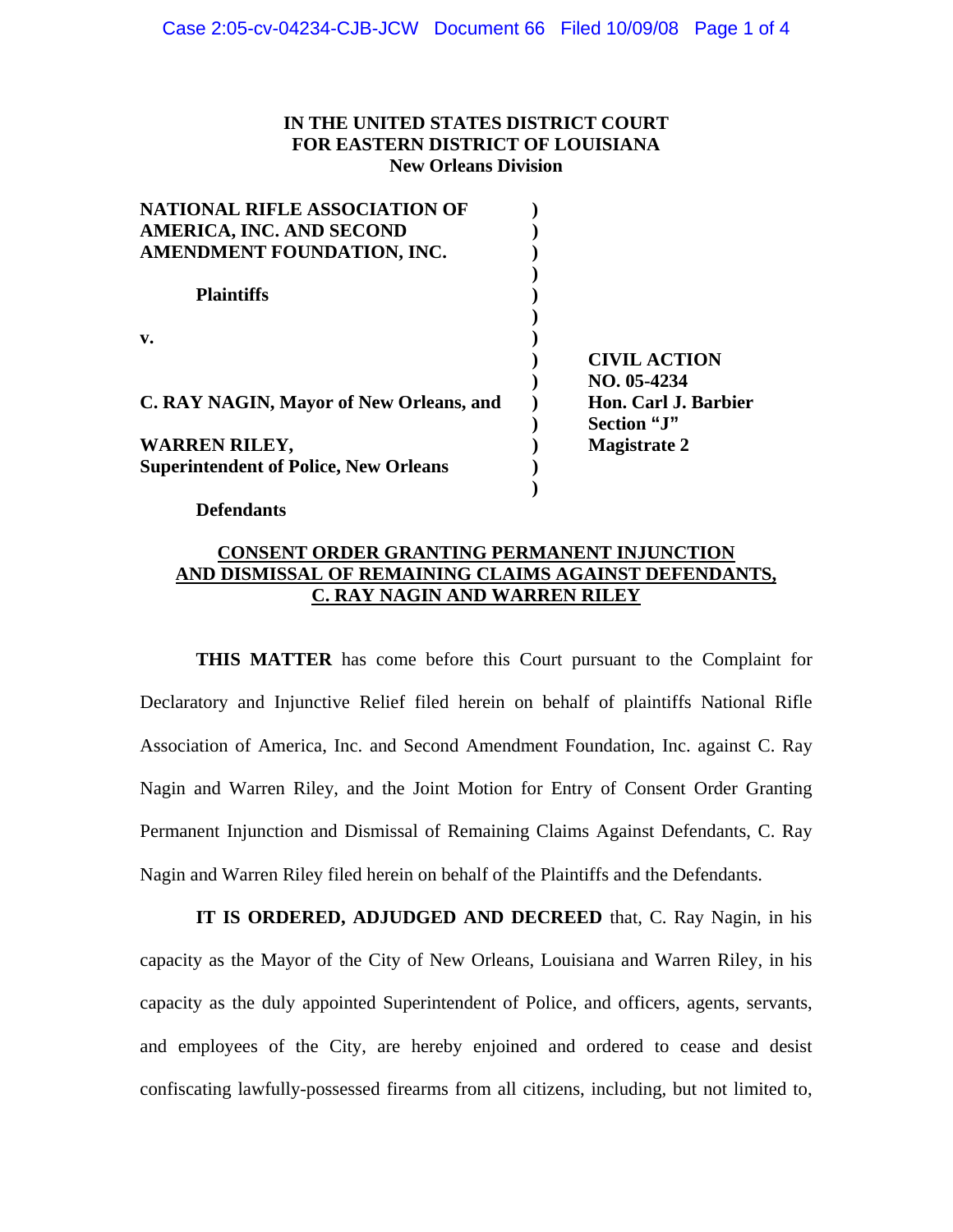### Case 2:05-cv-04234-CJB-JCW Document 66 Filed 10/09/08 Page 2 of 4

members of plaintiffs National Rifle Association of America, Inc. and Second Amendment Foundation, Inc.

 **IT IS FURTHER ORDERED, ADJUDGED AND DECREED** that C. Ray Nagin, in his capacity as the Mayor of the City of New Orleans, Louisiana and Warren Riley, in his capacity as the Superintendent of Police of the New Orleans Police Department, shall attempt to return of any and all firearms which may have been confiscated during the period August 29, 2005, to December 31, 2005, by Defendants, their officers, deputies, agents, servants, and employees of all such persons from members of Plaintiff, National Rifle Association, Inc. or Plaintiff, Second Amendment Foundation, Inc., who lawfully possessed firearms; and all other persons who lawfully possessed them, utilizing the following procedures:

1. Within one month of the date of this judgment, the Defendants will cause to be conspicuously posted on the website for the City of New Orleans, a recitation of the procedure to be used by individuals seeking the return of their firearm. The website shall include either a form that the person can fill out which will cause the information to be transmitted to the appropriate representative of Defendants in charge of the firearm return or an email address by which persons seeking return of their firearm can transmit their claim. Additionally, it shall include a telephone number, a mailing address, and the physical address where the firearms are stored and may be retrieved.

2. Within one month from the date of this judgment, the Defendants shall mail notice to all persons to the address identified on the property tags of firearms in the Defendants' possession which were seized from August 29, 2005 through December 31, 2005.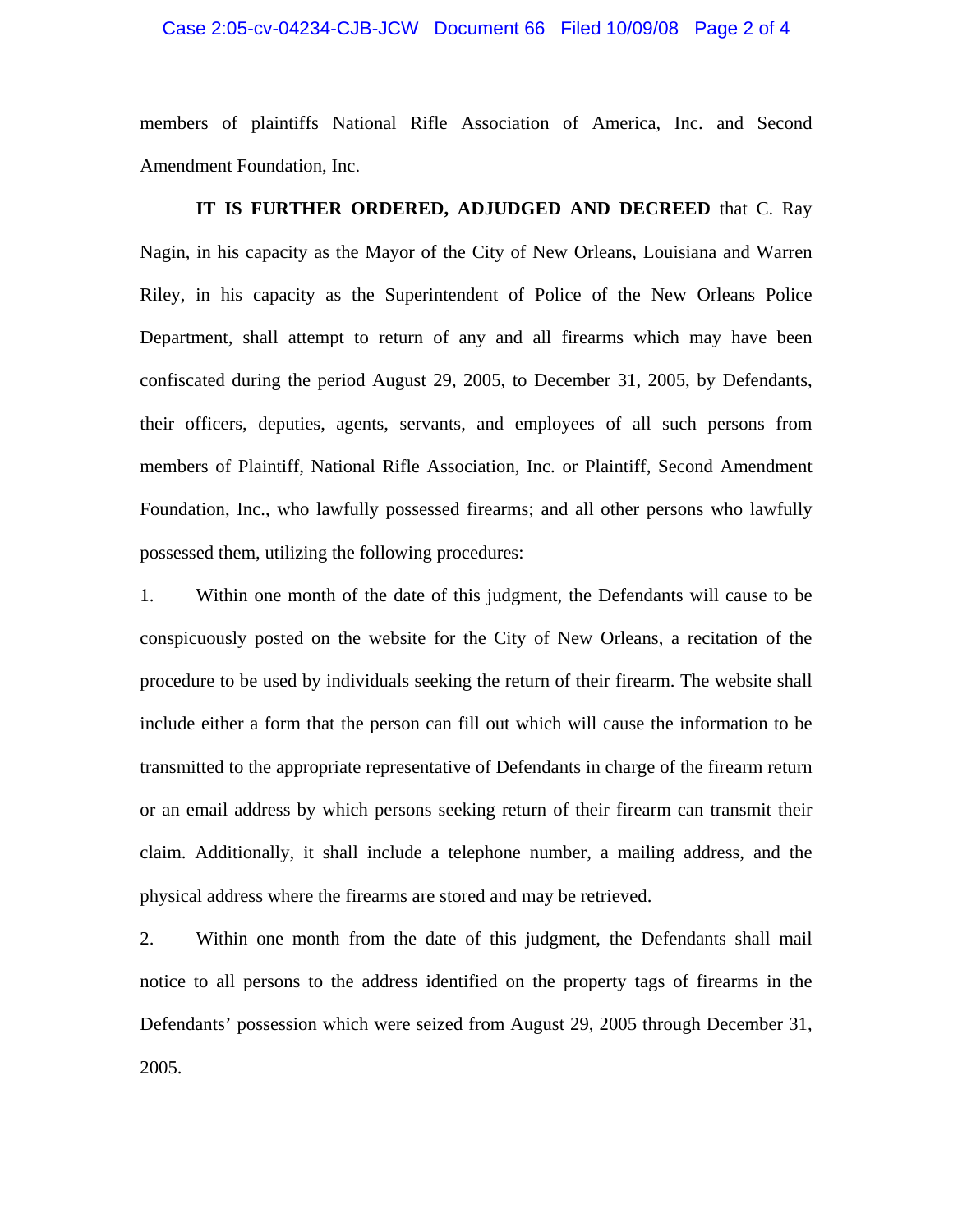### Case 2:05-cv-04234-CJB-JCW Document 66 Filed 10/09/08 Page 3 of 4

3. The Defendants shall relinquish possession of the firearm to the claimant upon the claimant presenting: a drivers license or other acceptable form of identification; the make, model and caliber of the firearm, including pre-Katrina identifying characteristics, if any, such as initials, commemorative markings, custom modifications, and the like which could be used to identify the firearm for which the person is seeking return; and a signature by the claimant on an affidavit or other form formulated by defendants, stating that he/she is the owner of the firearm. Proof of ownership by sales receipt or serial number is encouraged, but neither the presentation of the serial number of the firearm nor the presentation of a sales receipt will be required in order for a claimant to obtain possession of his/her firearm.

4. For each claimant, the Defendants shall run a background check to be sure that the claimant is legally able to possess a firearm. Defendants shall endeavor to run an instant background check, but in no circumstance should the check take longer than 3 business days. Once the claimant is background cleared, the firearm will be returned. For those claimants that do not pass the background check, the firearm will be retained for the requisite period.

5. Should the Defendants follow this procedure, they will be held harmless by the claimant in the event that a claim is made by another person for return of a firearm with a similar description. The Defendants may further require all claimants to sign an affidavit stating that he/she is the owner of the firearm and a "hold harmless" agreement in which the claimant agrees to indemnify and hold the Defendants harmless should a dispute arise as to ownership of a firearm returned under these procedures;